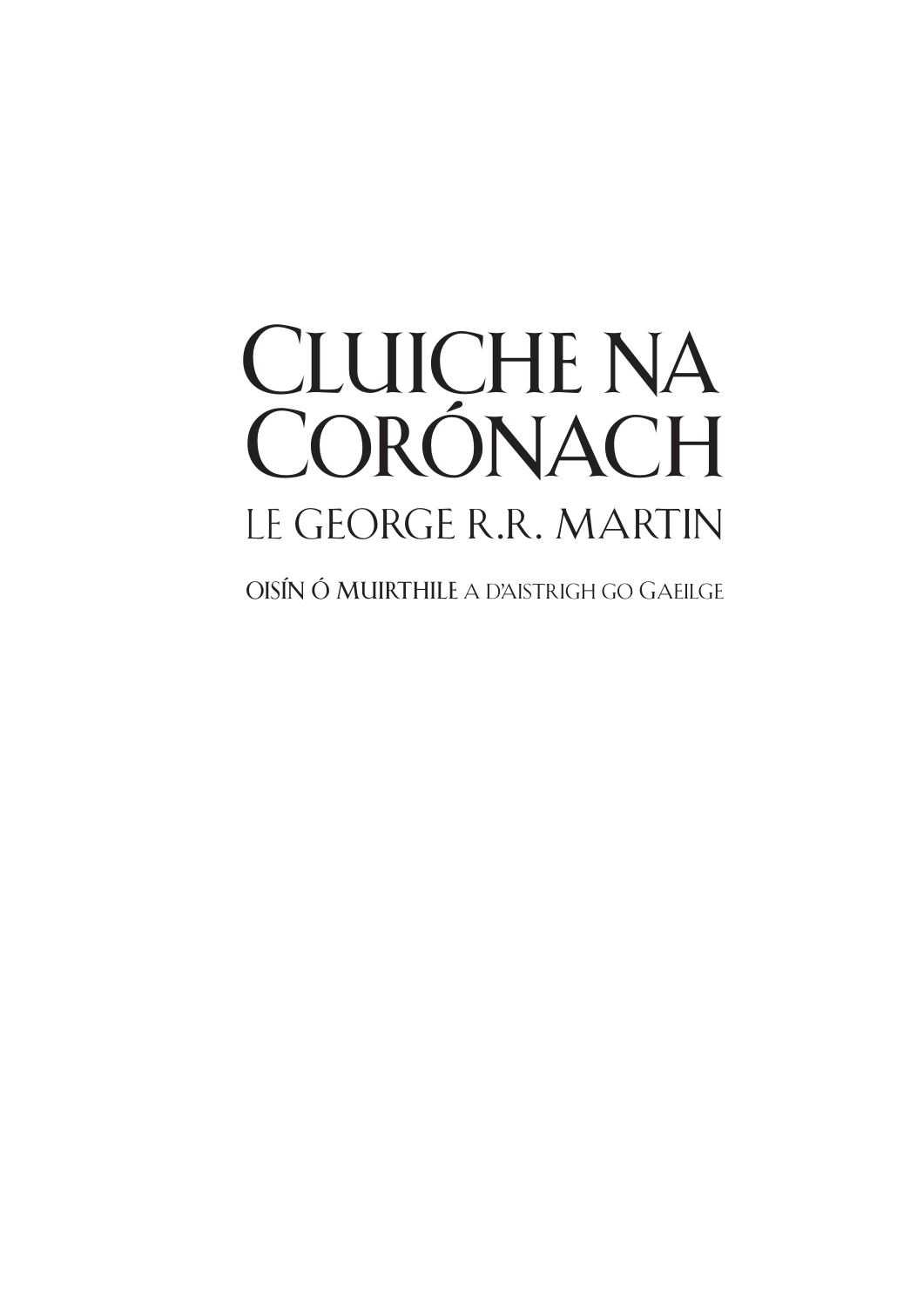Sa Bhéarla in 1996, faoin teideal A Game of Thrones a foilsíodh an chéad eagrán den leabhar seo. Is in 2016 a foilsíodh an chéad eagrán Gaeilge.

@ George R. R. Martin 1996 Is le cead ó The Lotts Agency Ltd a foilsíodh an t-aistriúchán seo.

> An Chéad Eagrán 2016 An tAistriúchán Gaeilge © Leabhar Breac 2016

#### ISBN 978-1-909907-83-6

#### *Ní thagraíonn aon phearsa ficseanúil sa scéal seo d'aon duine sa saol réadúil.*

Gach ceart ar cosaint. Ní ceadmhach aon chuid den fhoilseachán seo a atáirgeadh, a chur i gcomhad athfhála, ná a tharchur ar aon mhodh ná slí, bíodh sin leictreonach, meicniúil, bunaithe ar fhótachóipeáil, ar thaifeadadh nó eile, gan cead a fháil roimh ré ón bhfoilsitheoir.

Clóchur: Caomhán Ó Scolaí

#### Clódóireacht: Clódóirí Lurgan



Foras na Gaeilge

Táimid buíoch d'Fhoras na Gaeilge as a dtacaíocht airgid do Leabhar Breac



Tugann An Chomhairle Ealaíon tacaíocht airgid do Leabhar Breac

Leabhar Breac, Indreabhán, Co. na Gaillimhe. Teil: 091-593592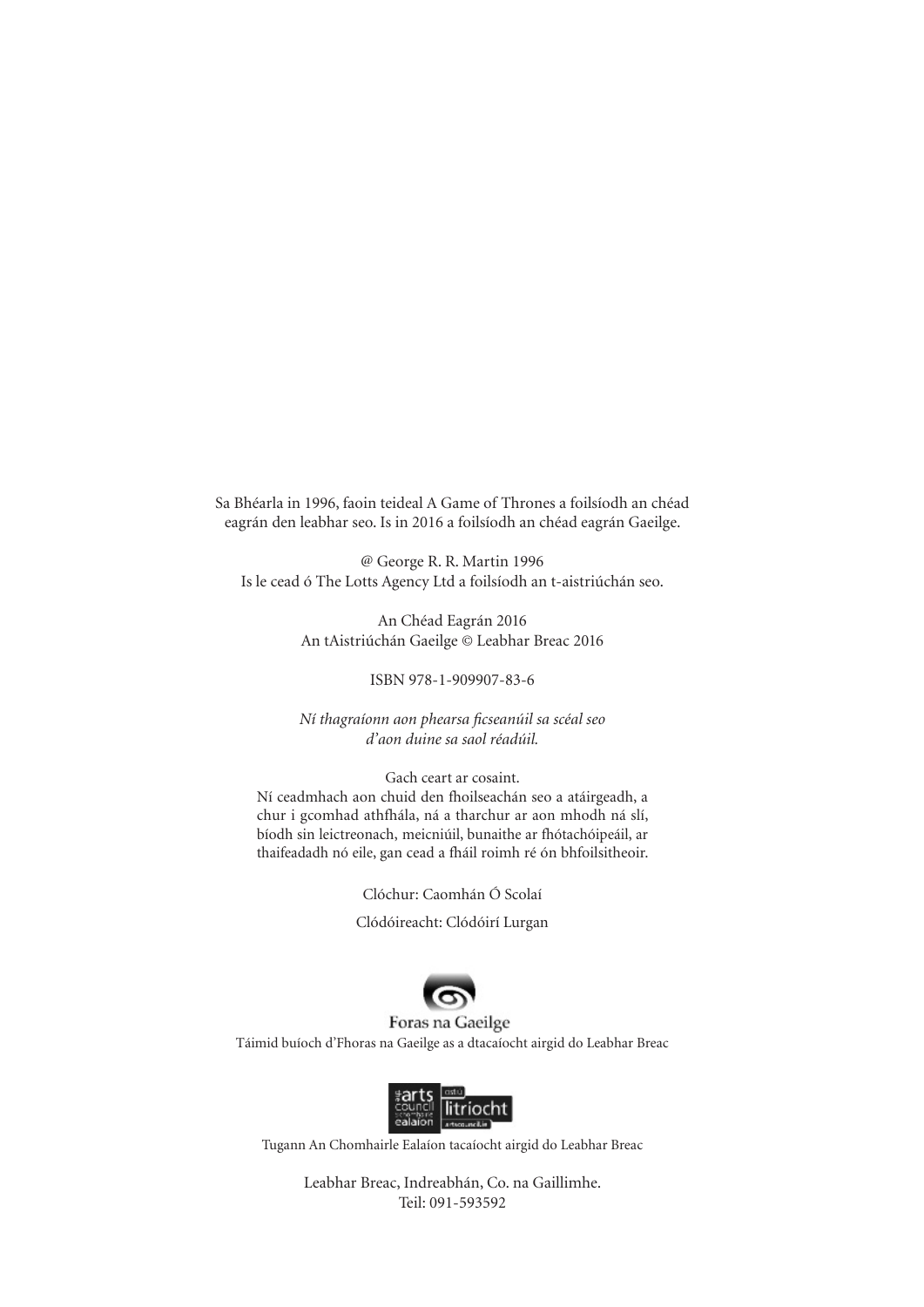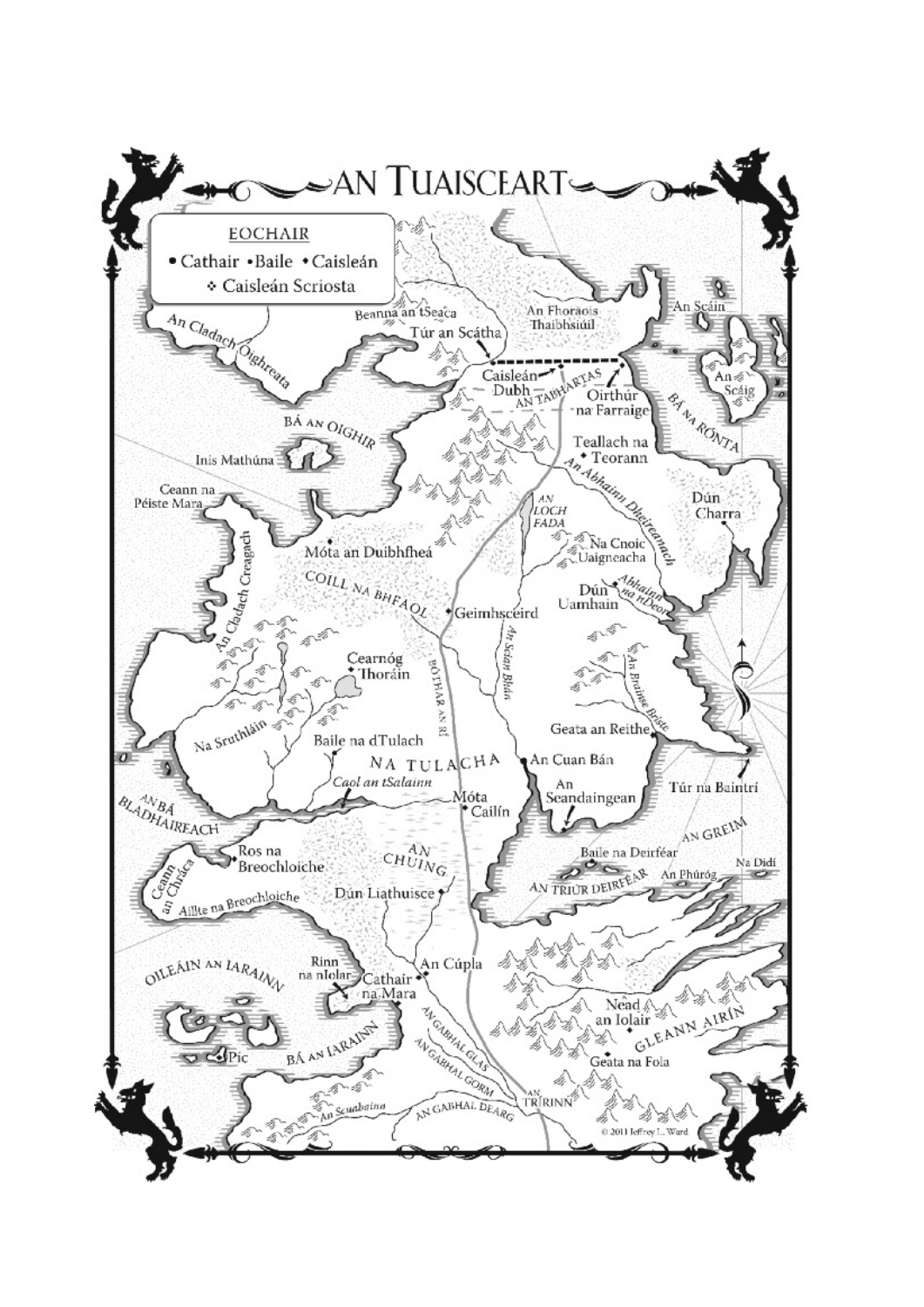## **BROLLACH**

 $\alpha$ Caróir dúinn iompú ar ais," a mhol Gearóir dóncha ina dtimpeall. "Tá na fianlaigh mar "An gcuireann na mairbh eagla ort?" a d'f<br>Ó Maolchraoibhe, agus gáire beag fann ar a bhéal. a chóir dúinn iompú ar ais," a mhol Gearóid, agus an choill ag éirí dorcha ina dtimpeall. "Tá na fianlaigh marbh."

"An gcuireann na mairbh eagla ort?" a d'fhiafraigh Sior Faomáir

Níor ghéill Gearóid don saigheadadh. Seanfhear ab ea é a raibh an leathchéad slánaithe aige, agus is iomaí fothiarna a bhí feicthe i gceannas aige in imeacht na mblianta. "Tá na mairbh marbh," ar seisean. "Níl aon ghnó againn leo."

"An bhfuil siad marbh?" a d'fhiafraigh an Maolchraobhach de chogar. "An bhfuil a chruthú againn?"

"Chonaic Liam iad," arsa Gearóid. "Má deir sé go bhfuilid marbh, glacaimse leis go bhfuil."

Bhí a fhios ag Liam go dtarraingeoidís isteach san achrann é luath nó mall — rud nach raibh sé ag súil leis. "Dúirt mo mháthair liom nach sceitheann na mairbh rún," ar seisean go mear.

"An rud ceannann céanna a dúirt mo bhuime, a Liam," a d'fhreagair an Maolchraobhach. "Ná creid rud ar bith a chloiseann tú ar bhrollach mná. Is iomaí rud atá le foghlaim ó chorpáin, fiú." Bhain an guth toll ró-ard croitheadh as crónachan na foraoise.

"Is fada an t-achar atá romhainn," arsa Gearóid go ciallmhar. "Ocht lá, nó b'fhéidir naoi lá, agus tá an oíche ag titim."

Thug Sior Faomáir Ó Maolchraoibhe súil ar an spéir go neafaiseach. "Tarlaíonn sé sin thart ar an am seo gach lá. An gcuireann an dorchadas isteach ort, a Ghearóid?"

Níor cheil an cochall tiubh dubh ná an brat aon ní ar Liam. Thuig sé ó bhéal teannta an tseansaighdiúra agus ón bhfiatacht ina shúile go raibh Gearóid coipthe le fearg. Bhí daichead bliain caite ag Gearóid i bhFaire na hOíche — ó bhí sé ina ghlas-stócach — agus níor thaitin sé leis go ndéanfaí beag is fiú de.Ach bhí rud éigin eile ann thairis sin. Taobh thiar den uabhar, d'aithin Liam rud eile sa seanfhear. Bhíothas in ann é a bhlaiseadh; teannas íogair a bhí an-chosúil le faitíos.

Bhí an míshuaimhneas céanna ar Liam. Bhí ceithre bliana caite ar an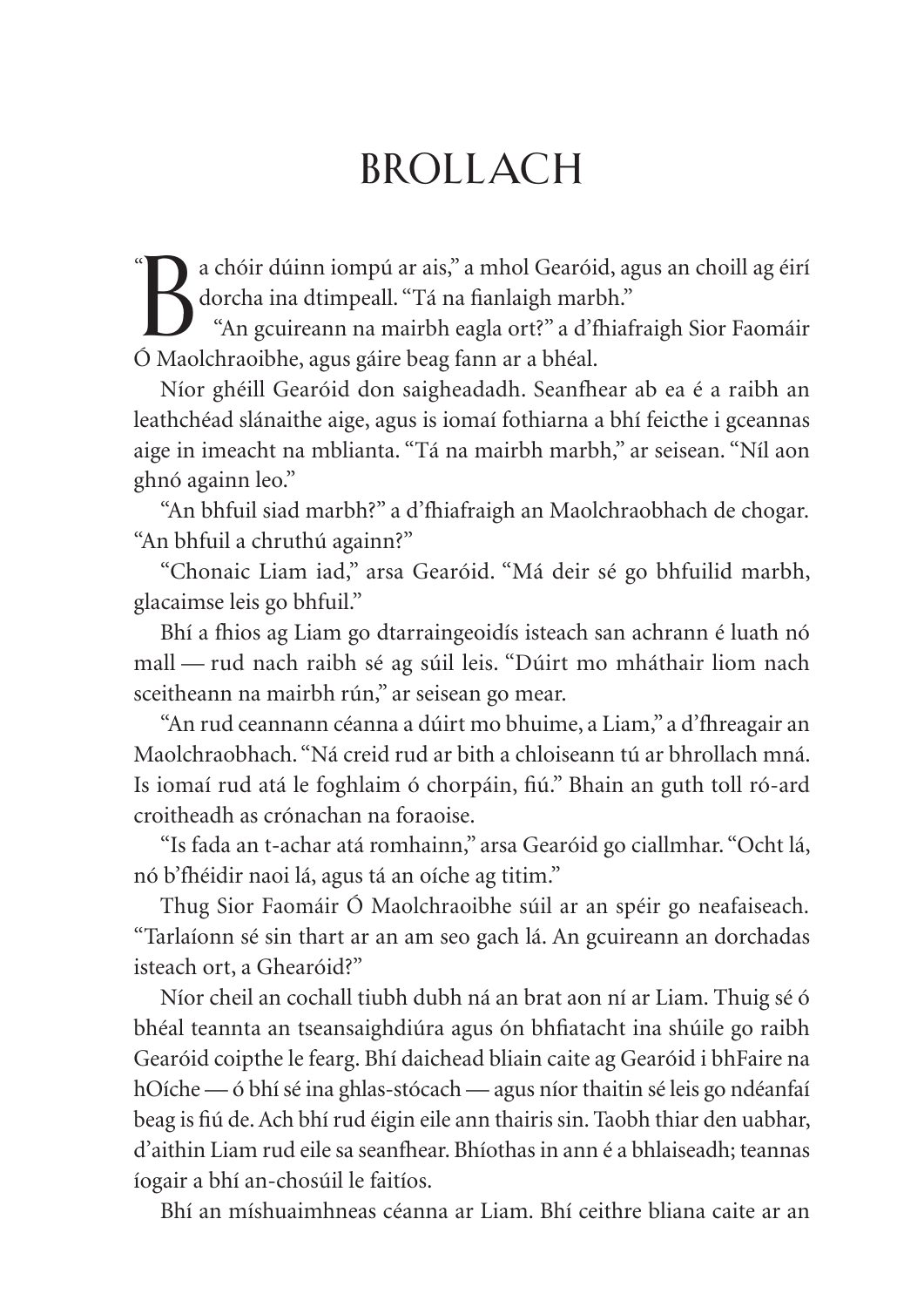Múr aige sin.An chéad uair a seoladh lastall é, tháinig na sean-fhinscéalta ar fad chun cuimhne, agus scaoil a chuid inní sciodar le sceimhle. Rinne sé gáire faoi ina dhiaidh. Anois ba shaighdiúir é a raibh céad feachtas armáilte curtha de aige, agus níorbh údar critheagla dó feasta an fiántas dorcha éigríochta ar ar thug na deisceartaigh an Fhoraois Thaibhsiúil.

B'in go dtí an oíche seo. Bhí rud éigin difriúil faoin oíche seo. Bhí faobhar ar an dorchadas a chuir colg air. Bhíodar ag dianmharcaíocht le naoi lá anuas, ó thuaidh, siar ó thuaidh agus ó thuaidh arís, níos faide is níos faide ón Múr, iad go dian sa tóir ar bhaicle de chreachadóirí fianlacha. Bhí gach aon lá níos measa ná an lá roimhe. Ba é an lá seo an lá ba mheasa ar fad. Bhí gaoth fhuar ag séideadh aduaidh, ag sianaíl sna crainn amhail is gur neacha beo a bhí iontu. Mhothaigh Liam i gcaitheamh an lae amhail is go raibh rud éigin á ghrinniú, rud éigin fuar doshuaimhnithe nach raibh grá ar bith aige dó. Bhraith Gearóid é chomh maith. Níor theastaigh ó Liam ach imeacht ag marcaíocht gan stopadh go sábháilteacht an Mhúir, ach níor rún é sin le roinnt lena cheannaire.

Go háirithe lena leithéid seo de cheannaire.

Ba é Sior Faomáir Ó Maolchraoibhe an mac ab óige i seanteaghlach a raibh an iomarca oidhrí air. Ógánach dathúil ocht mbliana déag; súile liatha ann, é maorga, agus chomh seang le cú. Suite in airde ar chapall cogaidh ollmhór dubh, bhí an ridire an-ard os cionn Liam agus Ghearóid ar na gearráin bheaga. Bhí buataisí dubha leathair air, bríste dubh olla, lámhainní muilscín dubha, agus cóta mór trom dubh de mháille na lúb anuas ar shraitheanna de leathar agus d'olann dhubh. Ní raibh Sior Faomáir an leathbhliain féin ina bhráthair faoi mhóid i bhFaire na hOíche, ach ní fhéadfadh aon duine a mhaíomh nach raibh sé oilte dá ghairm, a fhaid is a bhain lena fheisteas ar aon chuma.

Cúis mhór bhróid dó a bhí ina bhrat — fionnadh sáible, tiubh agus dubh, agus é chomh mín le síoda."Cuirfidh mé geall gurb é féin a mharaigh iad ar fad," arsa Gearóid agus iad ag diúgadh braon fíona sa bheairic,"agus gur scuch sé a gcloigne beaga díobh, ár laoch calma." Gháir siad ar fad as béal a chéile.

*Is deacair glacadh le horduithe ó fhear a ndearna tú gáire faoi ar deoch*, arsa Liam leis féin agus é ar barr creatha ar mhuin a ghearráin. Caithfidh go raibh Gearóid ar aon tuairim leis.

"D'ordaigh Ó Mórmhuine dúinn dul ar a lorg, agus chuaigh," arsa Gearóid. "Táid marbh. Ní chuirfidh siad isteach orainn níos mó. Tá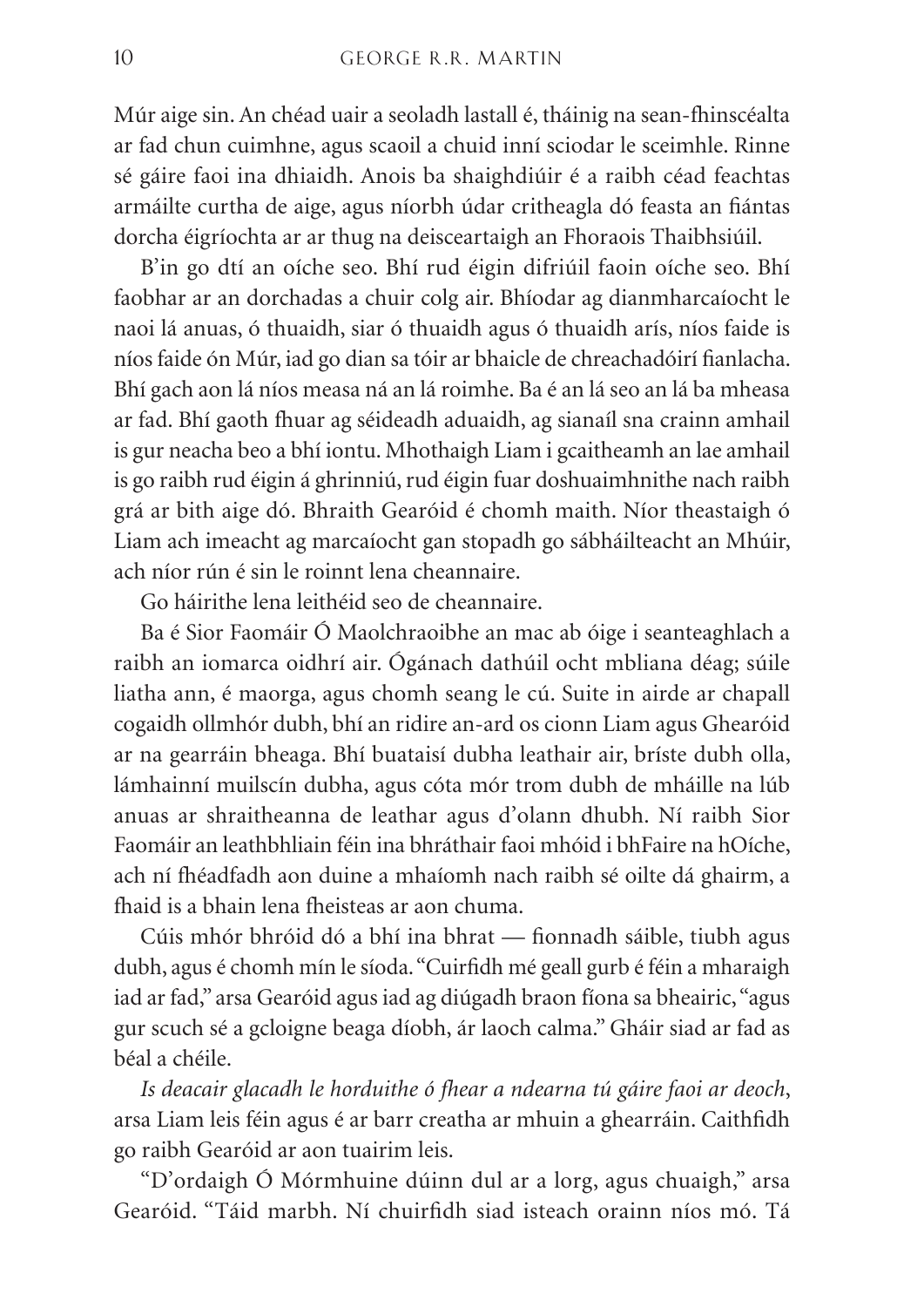dianmharcaíocht romhainn agus ní maith liom an aimsir seo. Má chuireann sé sneachta, d'fhéadfadh sé coicís a thógáil orainn dul ar ais, agus is é an sneachta an rud is fearr a mbeifí ag súil leis.An bhfuil stoirm oighir feicthe riamh agat, a thiarna?"

Ba chosúil nár chuala an fothiarna é. Bhí sé ag grinniú an chlapsholais dhomhain roimhe ar a dhóigh thuirseach réchúiseach féin mar ba nós leis. Bhí a dhóthain ama caite ag Liam ag marcaíocht leis an ridire le tuiscint gurbh fhearr a fhágáil aige féin nuair a bhí an chuma sin air."Inis arís dom cad a chonaic tú, a Liam. Na sonraí ar fad. Ná fág a dhath ar lár."

Sealgaire ba ea Liam sula ndeachaigh sé i bhFaire na hOíche. Déanta na fírinne, póitseálaí a bhí ann. Rug amhais Uí Mhaolalastair air i gcoill Uí Mhaolalastair féin, ag feannadh ceann d'fhiaphoic Uí Mhaolalastair, agus ba é an rogha a bhí aige an éide dhubh a chur air féin nó leathlámh a chailleadh. Ní fhéadfadh duine ar bith scinneadh trí choillte chomh ciúin le Liam, agus ba ghairid gur thuig na bráithre dubha go raibh an bua sin ann.

"Tá an campa dhá mhíle níos faide ar aghaidh, thar an droimín sin, díreach cois srutháin," arsa Liam."Dhruideas chomh gar dó is a leomhfainn. Tá ochtar acu ann, idir fhir is mhná. Ní fhaca mé aon ghasúr ina measc. Chrochadar claonsiúntán suas i gcoinne na carraige. Tá brat trom sneachta air anois, ach bhíos fós in ann é a dhéanamh amach. Níl aon tine ar lasadh, ach tá áit na tine ann go soiléir. Níl aon duine ag corraí ann. Bhreathnaíos ar feadh i bhfad. Níor luigh fear beo chomh socair riamh."

"An bhfaca tú aon fhuil?"

"Bhuel, ní fhaca," a d'admhaigh Liam.

"Ná aon ghléas airm?"

"Roinnt claimhte, bogha nó dhó. Bhí tua ag fear amháin. Bhí cuma throm uirthi, agus dhá fhaobhar, cnap crua iarainn. Bhí sí ar an talamh taobh lena dheasóg.

"Ar shonraigh tú an chaoi a raibh siad ina luí thart?"

Chroith Liam a ghuaillí. "Bhí cuid acu ligthe siar i gcoinne na carraige, ach bhí an mhórchuid ar an talamh. Tite, ba chosúil."

"Nó ina gcodladh?" a mhol an Maolchraobhach.

"Tite," arsa Liam go righin. "Bhí bean amháin thuas in iarnghiúis, leathcheilte sna géaga. An cianfhairtheoir," a deir sé le draidgháire. "Bhí mé cúramach ar fhaitíos go bhfeicfeadh sí mé. Nuair a tháinig mé níos gaire, chonaic mé nach raibh sise ag corraí ach an oiread."Tháinig ballchrith air ina ainneoin féin.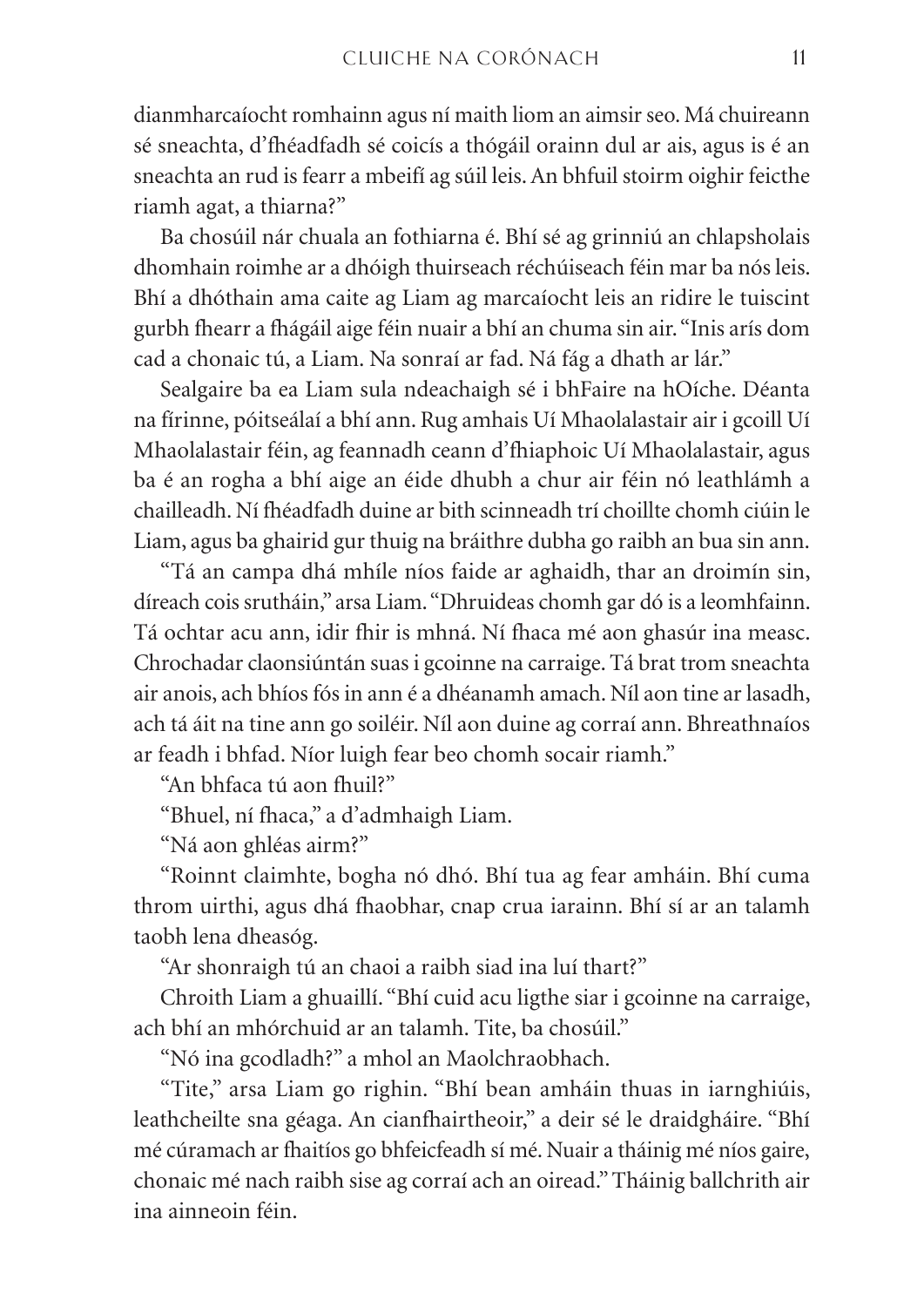"An bhfuil fuacht ort?" a d'fhiafraigh an Maolchraobhach.

"Beagán," arsa Liam trí na fiacla. "An ghaoth, a thiarna."

Chas an ridire óg ar ais chuig a chuid seansaighdiúirí. Shéid duilleoga sioctha tharstu le siosarnach agus chorraigh capall an Mhaolchraobhaigh le dod."Meas tú cad a mharaigh na fir seo, a Ghearóid?" a d'fhiafraigh Sior Faomáir go fánach. Shocraigh sé an brat fada sáible ar a ghuaillí.

"An fuacht," arsa Gearóid go lánchinnte. "Chonaic mé fir a reodh ina mbeatha an geimhreadh seo caite, agus arú anuraidh chomh maith, nuair a bhíos i mo ghlas-stócach. Labhraíonn an uile dhuine faoi shneachta daichead troigh ar doimhne, agus faoin ngéarbhach crua gaoithe oighreata aduaidh, ach is é an fuacht an fíornamhaid. Tagann sé aniar aduaidh ort níos slítheánta ná Liam féin, agus bíonn tú ag crith ar dtús agus ag cnagadh do dhraide agus ag greadadh do chos agus tú ag cuimhneamh tú ar scailtíní fíona agus ar thinte breátha teo. Dónn sé, go deimhin. Ní dhónn tada chomh dona leis an bhfuacht. Ach ní mhaireann sé ach tamaillín. Ansin isteach ionat a théann sé agus tosaíonn sé do do líonadh, agus i ndiaidh achair, ní bhíonn an neart agat troid ina choinne. Bíonn sé níos fusa suí síos agus titim i do chodladh. Deirtear nach mothaítear aon phian agus tú ag teacht chuig an deireadh. Airíonn tú lag codlatach ar dtús, agus tosaíonn gach rud ag meath.Ansin, bíonn sé mar a bheifeá ag dul go tóin poill i mbainne te. Go síochánta, mar a déarfá."

"Ráite go mín maisiúil, a Ghearóid," arsa Sior Faomáir."Níor shamhlaigh mé an cumas sin urlabhra leat riamh."

"Bhí an fuacht ionam féin chomh maith, a fhothiarna."Tharraing Gearóid siar a chochall, ag ligean d'Fhaomáir féachaint bhreá fhada a thabhairt ar an dá dhúid, áit a raibh an dá chluas air tráth."Dhá chluais, trí ladhar coise, agus lúidín mo chiotóige. Thug mise mo chosa liom, ach thángamar ar bhráthair liom reoite agus é ar faire, agus aoibh an gháire ar a bhéal."

Thug Sior Faomáir searradh dá ghuaillí. "Ba cheart gléasadh in éadaí níos teolaí, a Ghearóid."

Thug Gearóid súil fhiata nimhneach ar an bhfothiarna, na coilm timpeall a phoill cluaise lasta dearg le holc san áit a ghearr an Méistir Aemán na cluasa de. "Feicfimid cé chomh maith is a théifidh éadaí thú nuair a thiocfaidh an geimhreadh." Tharraing sé an cochall aníos ar a cheann arís agus chuach sé é féin in airde ar a ghearrán, go ciúin stalcánta.

"Má deir Gearóid gurbh é an fuacht a..." a thosaigh Liam.

"Ar cuireadh ar dualgas faire thú an tseachtain seo, a Liam?"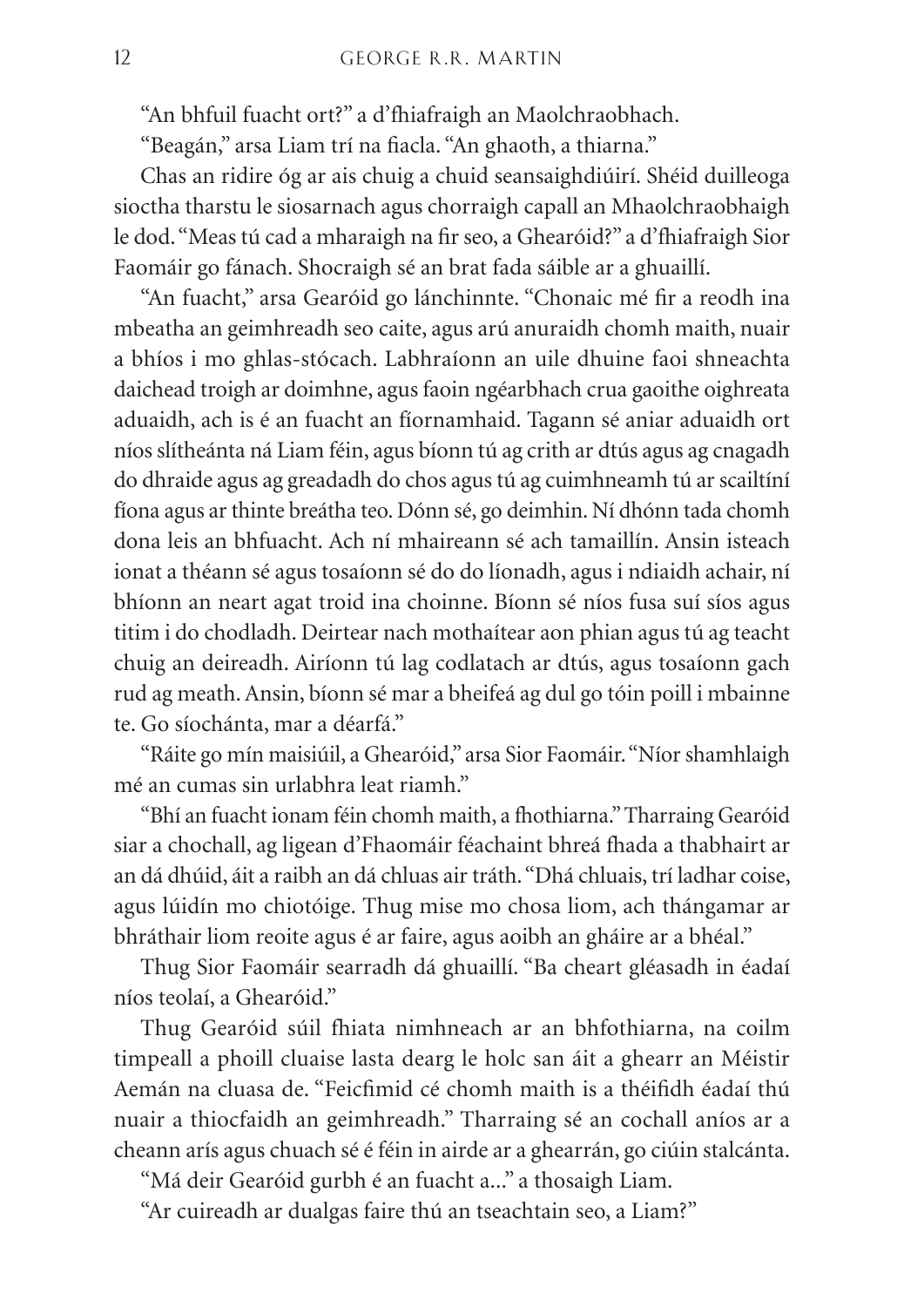"Cuireadh, a thiarna." Ní dheachaigh seachtain thart nach raibh sé ar dualgas deich n-uaire. Cad chuige an cheist sin?

"Agus conas a bhí an Múr?"

"Ag sileadh," arsa Liam, agus muca ar a mhalaí. Go rómhall a thuig sé a raibh tugtha chun solais ag an bhfothiarna."Ní féidir gur reodh chun báis iad. Má bhí an Múr ag sileadh. Ní raibh sé fuar a dhóthain."

Chlaon an Maolchraobhach a cheann. "Nach tusa atá cliste. Rinne sé sioc éadrom an tseachtain seo caite, agus chaith sé ráigeanna tapa sneachta anois is arís, ach is cinnte nach raibh sé sách fuar chun ochtar fear lánfhásta a mharú. Fir feistithe i bhfionnadh agus i leathar — meabhraím daoibh agus foscadh in aice láimhe acu, chomh maith le deis tine a lasadh." Bhí meangadh gáire an ridire ródhearfa."A Liam, tabhair chuig an láthair sinn. Ba mhaith liom na fir mharbha seo a fheiceáil le mo dhá shúil féin."

Agus ansin ní raibh aon dul faoi ná thairis. Tugadh an t-ordú, agus thug a n-onóir orthu é a chur i gcrích.

Chuaigh Liam chun tosaigh, a ghearrán beag mothallach ag cuardach an bhealaigh go cúramach sa scrobarnach. Thit sneachta éadrom an oíche roimhe sin, agus bhí clocha is fréamhacha is poill bháite ceilte díreach faoin mbrat, ag fanacht ar an té a bheadh neamhairdeallach nó místuama. Tháinig Sior Faomáir Ó Maolchraoibhe ina dhiaidh, a chapall mór dubh cogaidh ag gnúsacht le mífhoighne. Ní raibh a chapall mór oiriúnach don ránaíocht ar chor ar bith — rud nach dtuigfeadh an fothiarna. Bhí Gearóid ar deireadh, an seanghaiscíoch ag banrán faoina fhiacla agus é ag marcaíocht.

D'éalaigh meathsholas an lae. Tháinig dath dúchorcra ar an spéir ghlan, dath dúghorm mar a bheadh sean-bhallbhrú ann, agus chlaochlaigh ansin ina dhubh. Nocht na réaltóga ar an spéir. D'éirigh corrán gealaí. Faoiseamh do Liam a bhí sa solas.

"Nach féidir linn gabháil níos tapúla ná seo?" arsa an Maolchraobhach nuair a bhí an ghealach éirithe dá buaic.

"Ní féidir leis an gcapall seo," arsa Liam. Bhí a fhaitíos ag cur sotail air. "B'fhéidir go mb'fhearr leis an tiarna dul chun tosaigh?"

Níor dheonaigh Sior Faomáir Ó Maolchraoibhe freagra a thabhairt.

Lig mac tíre uaill i mball éigin amuigh faoin gcoill.

Thug Liam a ghearrán de leataobh faoi iarnghiúis ársa chnapánach agus thuirling.

"Cén fáth ar stad tú?" a d'fhiafraigh Sior Faomáir.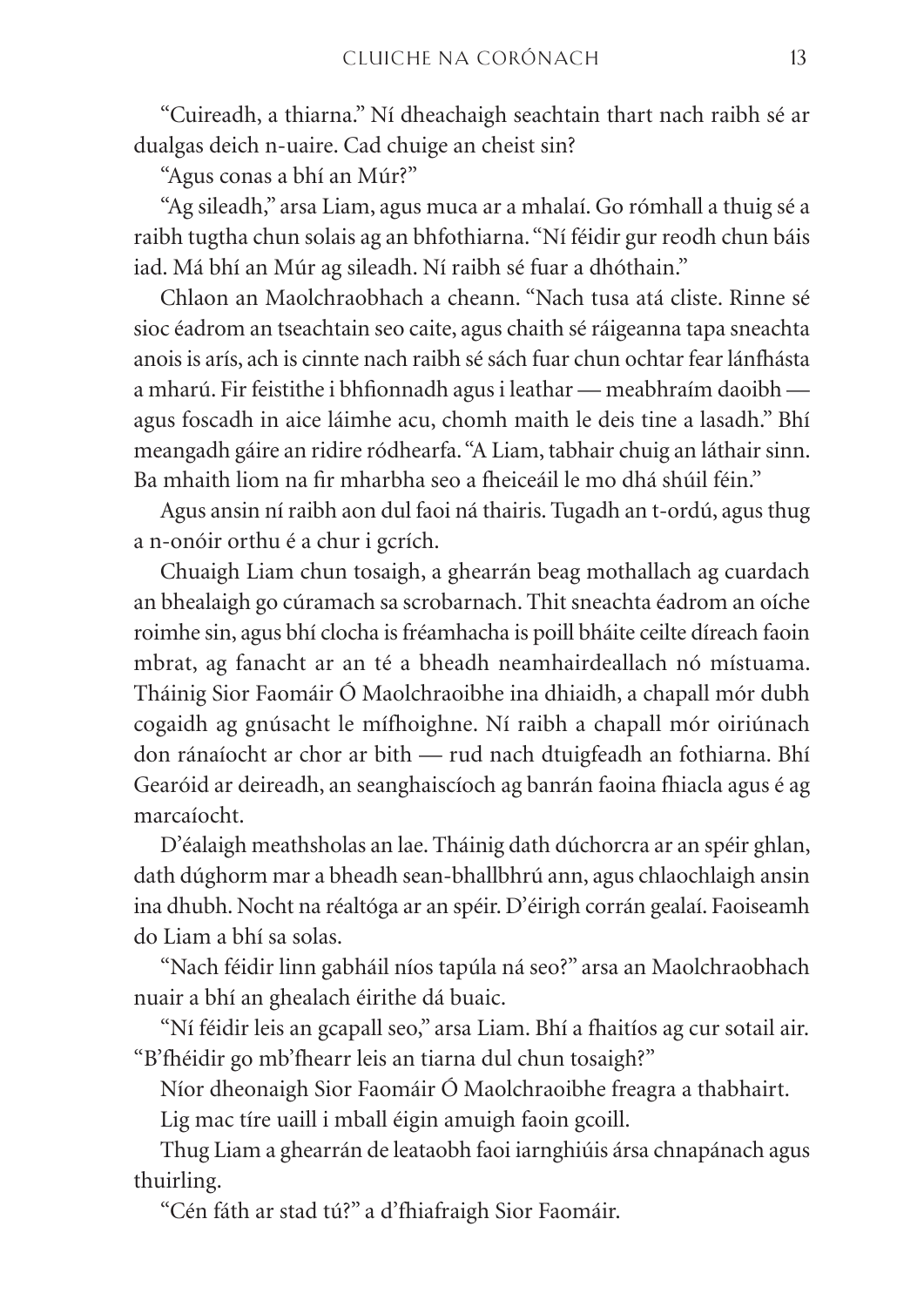"Is fearr an chuid eile a ghabháil de shiúl na gcos, a thiarna. Tá sé díreach taobh thall den droim sin."

Stad an Maolchraobhach ar feadh meandair, ag dearcadh amach roimhe i gcéin go machnamhach. Shéid gaoth fhuar, ag sianaíl trí na crainn. Chorraigh a chlóca mór sáible timpeall air mar a dhéanfadh neach leathbheo.

"Tá rud éigin mícheart anseo," arsa Gearóid go ciúin.

Rinne an ridire óg meangadh gáire dhímheasúil leis. "An bhfuil?"

"Nach mothaíonn tú é?" a d'fhiafraigh Gearóid."Éist leis an dorchadas."

Bhí Liam in ann é a mhothú. Ceithre bliana i bhFaire na hOíche agus ní raibh faitíos mar seo air riamh. Cad a bhí ann?

"Gaoth. Siosarnach na gcrann. Mac tíre. Cén fhuaim atá do do sceimhliú, a Ghearóid?" Nuair nár fhreagair an seanóir, shleamhnaigh an Maolchraobhach go maorga as an diallait. Cheangail sé an capall cogaidh de ghéag íseal, i bhfad ó na capaill eile, agus tharraing a chlaíomh mór óna thruaill. Dhrithligh seoda luachmhara ina dhorn agus rith solas na gealaí síos an lann lonrach chruach. B'iontach an t-arm é, é gaibhnithe i gcaisleán, agus é úrnua, de réir dealraimh, ach bhí amhras ar Liam ar beartaíodh le fearg riamh é.

"Éiríonn na crainn dlúth anseo," arsa Liam mar fholáireamh dó. "Gabhfaidh an claíomh sin i bhfastú sna craobhacha, a thiarna. Bheadh scian níos fearr."

"Má theastaíonn do chomhairle uaim, iarrfaidh mé ort í," arsa an tiarna óg. "A Ghearóid, fan anseo. Coinnigh súil ar na capaill."

D'éirigh Gearóid dá chapall. "Tá tine de dhíth orainn. Lasfad tine."

"An amadán amach is amach thú, a sheanfhir? Má tá namhaid san fhoraois seo, is í an tine an rud deireanach a theastaíonn uainn."

"Tá naimhde áirithe ann a choimeádfaidh tine uainn iad," arsa Gearóid. "Mathúna agus criúin agus ... agus neacha eile...."

Theann Sior Faomáir a bhéal. "Ní lasfar tine ar bith."

Chaith cochall Ghearóid scáth ar a aghaidh, ach bhí Liam in ann an bior nimhe ina shúile a aithint agus é ag stánadh ar an ridire. Bhí eagla air, ar feadh meandair, go rachadh an seanfhear i muinín an chlaímh. Ba bheag agus ba ghránna an rud é, a dhornchla smálaithe le hallas, eangaí ina fhaobhar ó dhianúsáid, ach ní gheallfadh Liam scilling iarainn ar shaol an fhothiarna dá dtarraingeodh Gearóid óna thruaill é.

Faoi dheireadh, d'iompaigh Gearóid a shúile chun talún."Ní lasfar tine ar bith," ar seisean faoina fhiacla.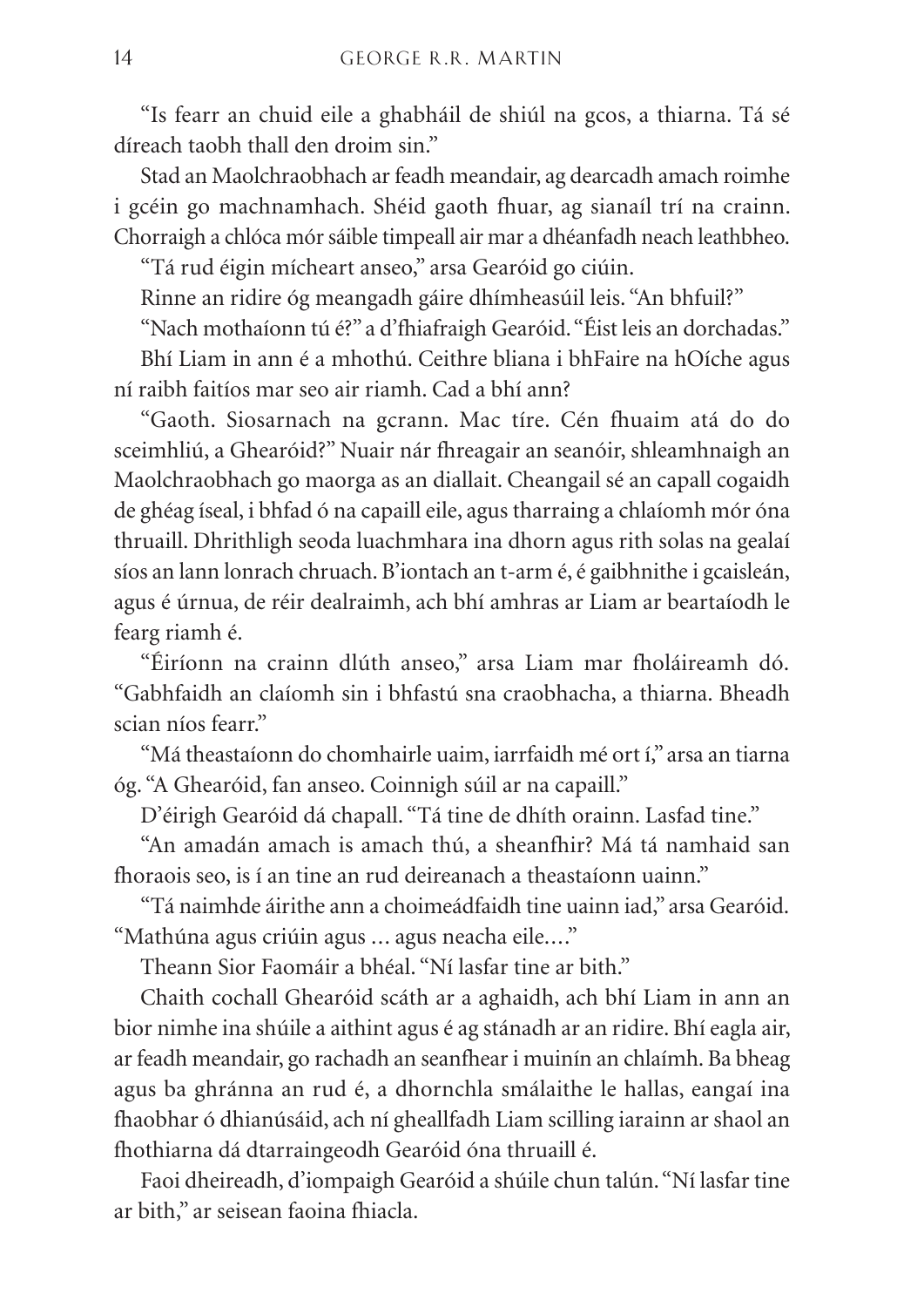Ghlac an Maolchraobhach leis sin mar chomhartha géillte, agus d'iompaigh sé uaidh. "Ar aghaidh leat," ar sé le Liam.

Rinne Liam bealach trí dhriseacha, ansin dhreap suas ar an dromán íseal, áit ar tháinig sé ar ionad faire dó féin faoi chrann. Bhí an talamh tais is lábach is sciorrach faoin mbrat tanaí sneachta — agus bhí clocha beaga is fréamhacha ceilte ann a leagfadh duine. Ní dhearna Liam fuaim ar bith agus é ag dreapadh in aghaidh an aird. Taobh thiar de, chuala sé clingeadh éadrom miotalach mháille an fhothiarna, siosarnach na nduilleog, agus lig sé mallachtaí ciúine as agus géaga ísle ag breith ar a chlaíomh mór agus ag tarraingt ar a chlóca breá sáible.

Bhí an fhairghiúis ollmhór ag fás ar mhullach an dromáin, san áit a raibh a fhios ag Liam go mbeadh sí, na craobhacha is ísle uirthi troigh ón talamh. Chaolaigh Liam isteach fúithi, é ina luí leata amach ar a bholg sa sneachta agus sa chlábar, agus d'fhéach síos ar an láithreán folamh thíos faoi.

Stad an croí ina chliabh. Níor leomh sé anáil a tharraingt ar feadh meandair. Bhí solas na gealaí ag lonrú síos ar an gcampa, ar luaithreach na claise tine, ar an mbothán faoi shneachta, ar an gcarraig mhór, ar an sruthán beag leathreoite. Bhí gach rud díreach mar a bhí cúpla uair an chloig níos luaithe.

Bhíodar imithe. Bhí na corpáin ar fad imithe.

"A dhéithe!" a chuala sé taobh thiar de. Tugadh iarraidh de chlaíomh ar ghéag chrainn agus Sior Faomáir Ó Maolchraoibhe ag sroichint bharr an droma. Sheas sé ansin in aice na fairghiúise, a chlaíomh ina láimh aige, a chlóca ag séideadh taobh thiar de agus an ghaoth ag éirí, é ina shunda dubh i gcoinne na réaltaí agus é le feiceáil go soiléir ag an domhan mór.

"Crom síos!" arsa Liam i gcogar práinneach. "Tá rud éigin cearr."

Níor bhog an Maolchraobhach. D'fhéach sé síos ar an láithreán folamh agus rinne gáire. "Is cosúil gur bhog na fir mharbha sin agat campa, a Liam."

Chlis ar ghuth Liam. Chuardaigh sé focail nár tháinig chun a bhéil. Níorbh fhéidir é. Scuab sé a shúile soir is siar trasna an champa thréigthe agus luigh a shúile ar an tua. Tua mhór dhéfhaobhrach chatha, í fós ina luí san áit a raibh sí feicthe aige níos túisce, gan lámh leagtha uirthi. Arm luachmhar....

"Seas suas, a Liam," a d'ordaigh Sior Faomáir. "Níl duine ná deoraí anseo. Nach olc an mhaise duit a bheith i bhfolach faoi sceach."

D'éirigh Liam go drogallach.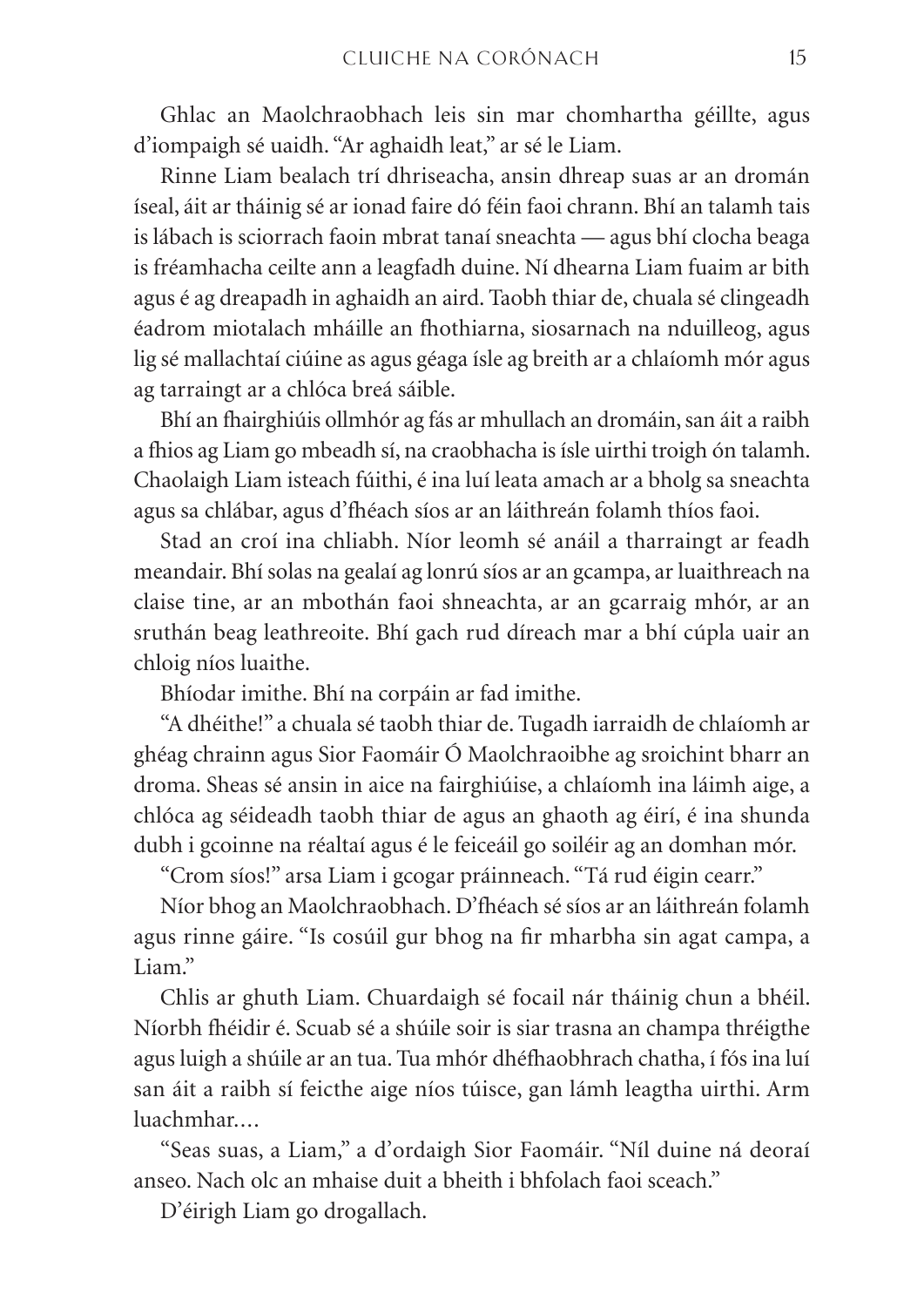D'fhéach Sior Faomáir air le dímheas follasach. "Ní fhillfidh mé ar Chaisleán an Duibh agus teipthe orm i mo chéad fheachtas. Aimseoimid na fir seo." Chaith sé súil thart timpeall. "Suas an crann leat. Déan deifir agus aimsigh toit tine."

Chas Liam thart gan tada a rá. Ní raibh aon mhaith cur ina aghaidh. Bhí an ghaoth ag séideadh agus bhí sí feanntach. Thosaigh sé ag dreapadh an chrainn, fairghiúis ollmhór liathghlas. Ba ghearr go raibh a lámha smeartha le sú agus é ceillte sa spíonlach. Bhrúcht an faitíos aníos ann, ag déanamh cnapáin ina ghoile. Ghuigh sé i gcogar chuig déithe gan ainm na coille agus tharraing a mhiodóg óna truaill. D'fháisc sé faoina dhraid í chun a dhá láimh a choimeád saor don dreapadh. Chuir blas an iarainn fhuair ina bhéal ar a shuaimhneas é.

Thíos faoi, scairt an fothiarna go tobann, "Cé hé sin agam?" Chuala Liam éiginnteacht sa ghlao. Stop sé ag dreapadh; d'éist; d'fhéach.

D'fhreagair an choill: siosarnach na nduilleog, caise oighreata an tsrutháin, scread ó scréachóg an tsneachta i gcéin.

Ní dhearna an tAos Alltair aon fhuaim.

Chonaic Liam rud éigin ag corraí thar a leiceann. Fíoracha geala ag sní tríd an gcoill. Chas sé a cheann agus fuair spléachadh ar scáth bán sa dorchadas. Ansin bhí sé imithe. Chorraigh géaga go lag ar an ngaoth, ag scríobadh a chéile le méara adhmaid. D'oscail Liam a bhéal chun scread fainice a ligeadh, ach ba chosúil gur reoigh na focail ina scornach. B'fhéidir go raibh dul amú air. B'fhéidir nach raibh ann ach éan, frithchaitheamh ar an sneachta, cleas éigin de chuid solas na gealaí. Cad é a bhí feicthe aige i ndeireadh na dála?

"A Liam, cá bhfuil tú?" a ghlaoigh Sior Faomáir aníos chuige."An féidir leat aon rud a fheiceáil?" Bhí sé ag casadh thart i gciorcal go mall, é san airdeall anois, a chlaíomh ina láimh.Caithfidh gur bhraith sé féin iad, mar a bhraith Liam. Ní raibh tada le feiscint. "Freagair mé! Cén fáth go bhfuil sé chomh fuar seo?"

Bhí sé fuar. Agus é ag crith, rug Liam greim níos daingne ar a fháir. Bhí a aghaidh brúite go teann i gcoinne choirt na fairghiúise. Bhí sé in ann an sú milis greamaitheach a aireachtáil ar a leiceann.

Nocht scáth amach as duibhe na coille. Sheas sé os comhair an Mhaolchraobhaigh. Bhí sé ard, agus é chomh lom crua le hiarann, a chuid feola chomh geal le bainne. Dhealraigh sé gur athraigh dath a chathéide agus é ag gluaiseacht; í chomh bán le sneachta nuachaite anseo, í chomh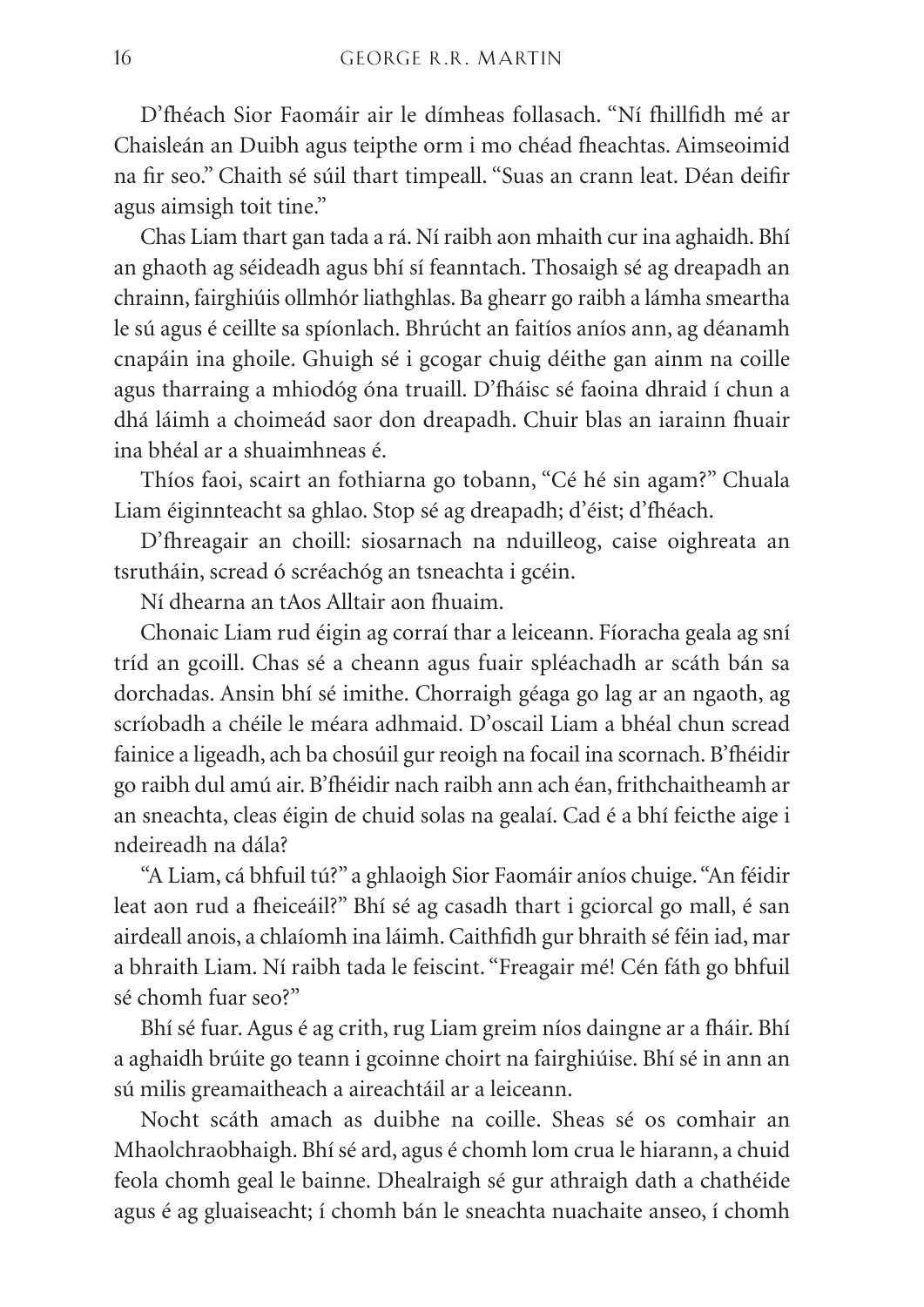dubh le scáil ansiúd, agus í breac le liathghlaise dhorcha na gcrann. Le gach coiscéim a thóg sé, rith na gréasa air mar a dhéanfadh solas na gealaí ar an uisce.

Chuala Liam anáil Sior Faomáir Uí Mhaolchraoibhe á fhágáil i siosarnach fada."Ná tar níos gaire," arsa an fothiarna ag tabhairt foláirimh dó. Bhris a ghuth mar ghlór buachalla. Tharraing sé an clóca mór sáible siar thar a ghuaillí lena lámha a scaoileadh don chomhrac, agus rug ar an gclaíomh lena dhá láimh. Ní raibh an ghaoth ag séideadh a thuilleadh. Bhí sé thar a bheith fuar.

Dhruid an tAlltarach leis ar chosa ciúine. Ina láimh bhí claíomh fada, claíomh de chineál nach raibh feicthe riamh ag Liam. Ní le miotal saolta a gaibhníodh an lann sin. Bhí beocht na réabghealaí ann, é tréshoilseach, ina shlige criostail chomh tanaí sin gur imigh sé ar fad as radharc nuair a chonacthas ar a fhaobhar é. Bhí loinnir lag ghorm ann, solas taibhsiúil ag imirt ar a imill, agus ar dhóigh éigin, bhí a fhios ag Liam go raibh sé níos géire ná aon rásúr.

Bhuail Sior Faomáir leis go calma. "Déanaimis rince mar sin." D'ardaigh sé a chlaíomh go hard os a chionn, go dúshlánach. Bhí a lámha ag crith óna mheáchan, nó b'fhéidir ón bhfuacht, ach san ala gairid sin thuig Liam nár bhuachaill a bhí ann a thuilleadh, ach fear i bhFaire na hOíche.

Stad an tAlltarach. Chonaic Liam a shúile; gorm, níos doimhne agus níos goirme ná súil duine, goirme a dhóigh mar oighear. Dhíríodar ar an gclaíomh mór a bhí ag crith san aer, dhearc ar sholas na gealaí ag rith trasna an mhiotail fhuair. Leomh Liam dóchas a bheith aige ar feadh meandair.

Thángadar amach ó na scáthanna go ciúin, iad díreach cosúil leis an gcéad Alltarach. Triúr acu ... ceathrar ... cúigear.... B'fhéidir gur airigh Sior Faomáir an fuacht a tháinig leo, ach ní fhaca agus níor chuala sé riamh iad. Bhí ar Liam scread a ligean. A dhualgas a bhí ann. Agus a bhás, dá screadfadh. Chrith sé, rug ar an gcrann agus d'fhan ina thost.

D'eitil an claíomh geal tríd an aer.

D'fhreagair Sior Faomáir le cruach é. Nuair a bhuail na lanna, níor chualathas clingeadh miotail ar mhiotal; ach fuaim ard chaol ar imeall na héisteachta, amhail ainmhí ag scréachaíl le pian.Chosc an Maolchraobhach an dara buille, agus an tríú buille, agus ansin chúlaigh siar coiscéim. Roiseadh eile buillí, agus chúlaigh sé siar arís.

Taobh thiar de, ar dheis is ar chlé, mórthimpeall air, sheas na fairtheoirí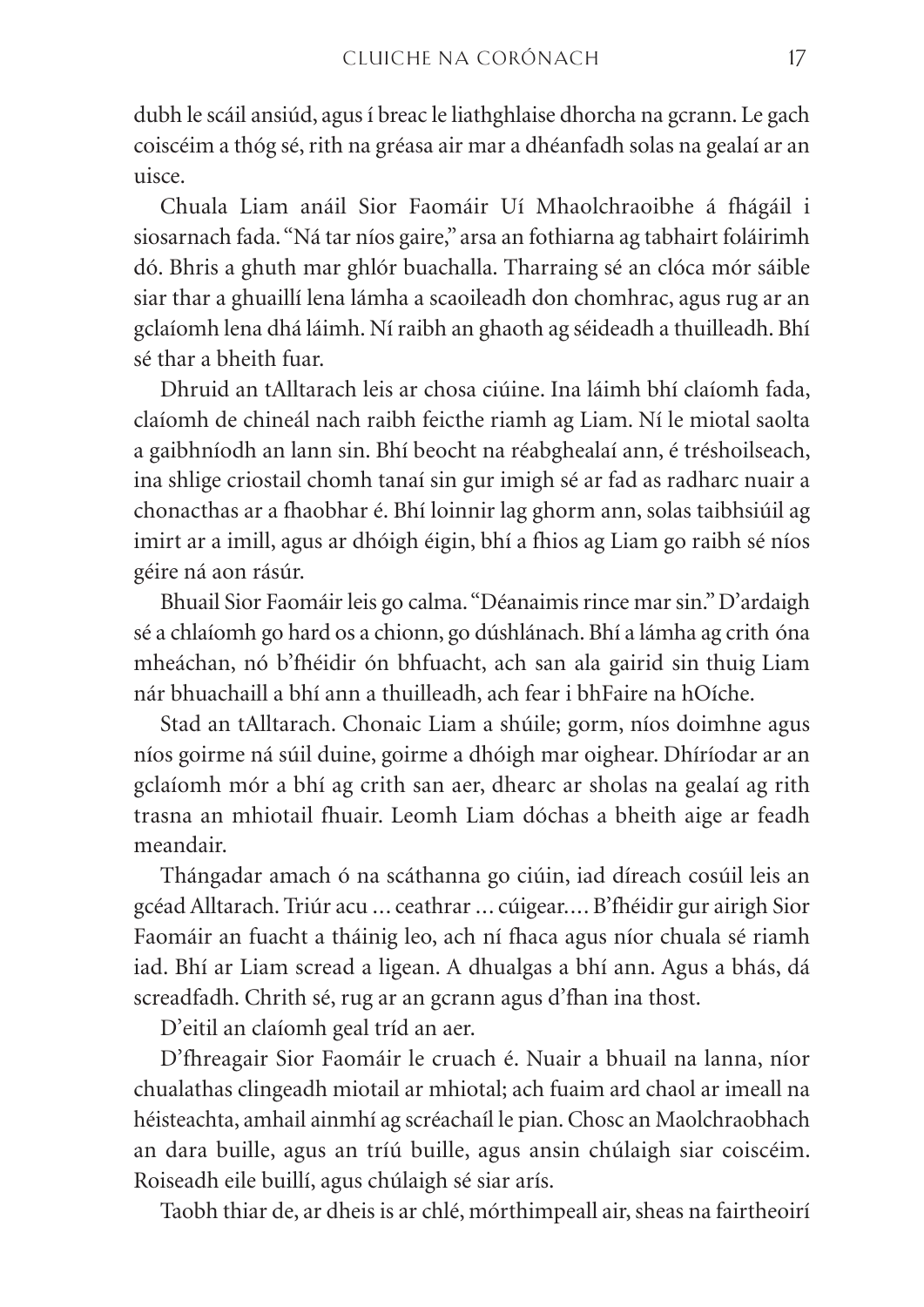go foighneach ciúin, do-aitheanta óna chéile, iad beagnach dofheicthe sa choill ag patrúin athraitheacha a n-armúr mínsnoite. Ach níor chorraigh aon duine díobh le hidirghabháil a dhéanamh.

Arís is arís a bhuail na claimhte, nó gur theastaigh ó Liam a chluasa a chumhdach ó chaoineadh ait pianmhar a gclonscairte. Bhí ga seá i Sior Faomáir ón saothar anois, a anáil ag déanamh gaile i solas na hoíche. Bhí a chlaíomh bán le sioc; bhí loinnir gheal ghorm ag rince ar chlaíomh an Alltaraigh.

Ansin tháinig cosaint an Mhaolchraobhaigh buille ródhéanach. Ghearr an claíomh geal tríd an máille faoina ascaill. Lig an tiarna óg scread péine as. Sceith fuil idir na lúba. Rinne sí gal san fhuacht, agus ba chosúil le lasracha dearga na braonta ar an sneachta. D'ardaigh Sior Faomáir a mhéara go dtí a chliathán. Nuair a bhain sé a lámh ón gcréacht, bhí an lámhainn mhuilscín fliuchta dearg.

Dúirt an tAlltarach rud éigin i dteanga nach raibh ag Liam; bhí a ghuth cosúil le scoilteadh oighir ar lochán geimhridh agus bhí smid an mhagaidh sna focail.

Chruinnigh Sior Faomáir Ó Maolchraoibhe fraoch a fheirge. "In ainm Roibeard!" a scread sé, agus d'éirigh sé le gnúsacht, ag ardú an chlaímh shiocúil lena dhá láimh agus á luascadh thart i dtaobh-bhuille le hiomlán a nirt. Bhí cosaint an Alltaraigh beagnach leisciúil.

Nuair a theagmhaigh na lanna, phléasc an chruach.

Rinne scread macalla in oíche na foraoise, agus bhris an claíomh mór sna céadta píosaí beaga géara, na smidiríní á scaipeadh ina gcith snáthaidí. Thit an Maolchraobhach ar a ghlúine, ag scréachaíl, agus chlúdaigh a shúile. Bhí fuil ag púscadh idir na méara.

Theann na fairtheoirí chun tosaigh le chéile, amhail is gur tugadh comhartha éigin dóibh. D'éirigh agus d'ísligh claimhte, tost marfach ann i rith an ama ar fad. B'ár fuar é. Ghearr na lanna geala trí mháille amhail is gur síoda a bhí ann. Dhún Liam a shúile. I bhfad thíos faoi, chuala sé a nguthanna agus gáire chomh géar le reodóga.

Nuair a chruinnigh sé a mhisneach le breathnú arís, bhí tamall fada caite, agus bhí an dromán thíos tréigthe.

D'fhan sé sa chrann, ar éigean go ligfeadh an eagla dó anáil a tharraingt, agus an ghealach ag snámh go mall trasna na spéire duibhe. Faoi dheireadh, crampaí ina mhatáin agus fuairnimh ina mhéara, dhreap sé síos.

Bhí corp an Mhaolchraobhaigh ina luí béal faoi sa sneachta, lámh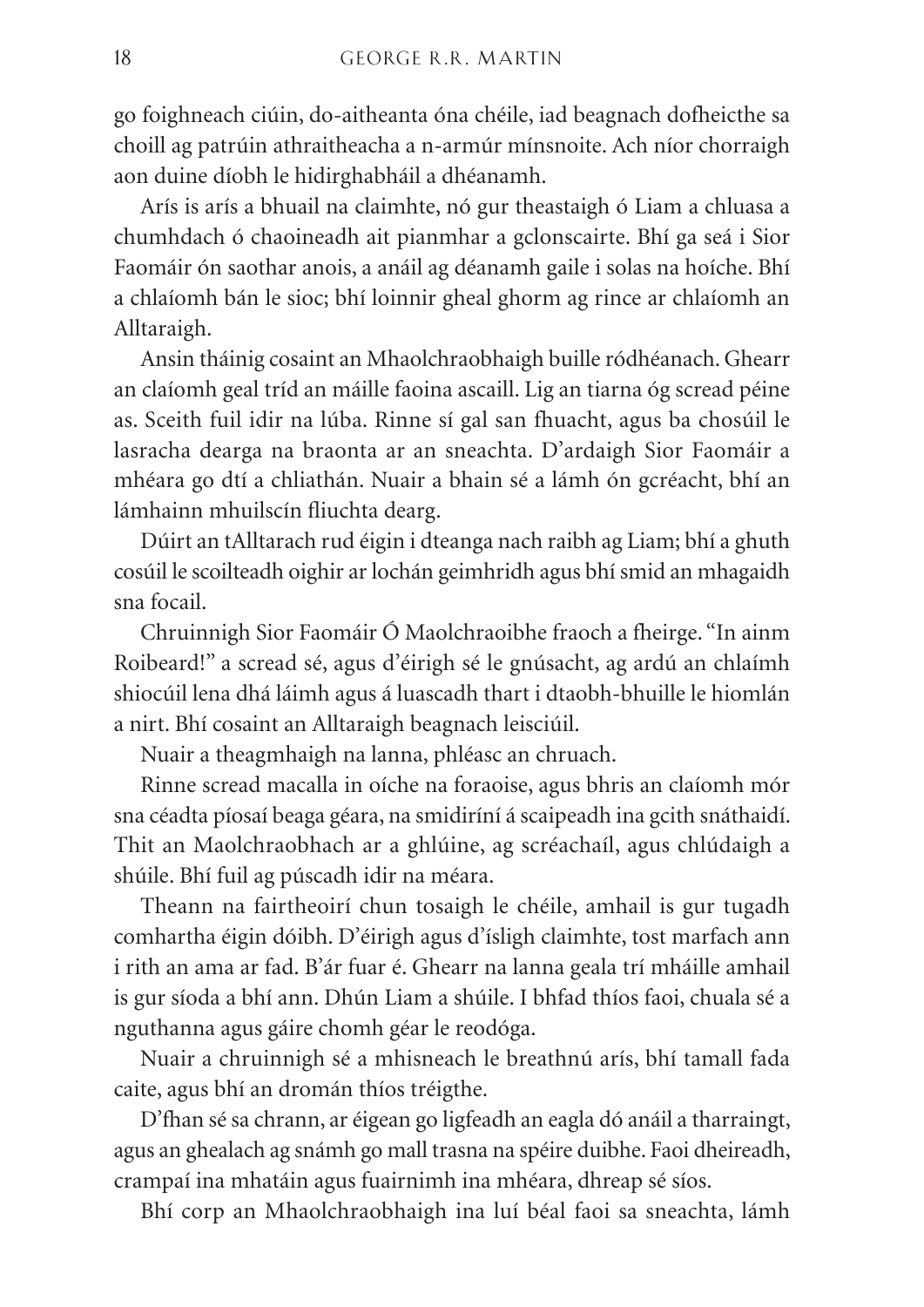amháin sínte amach. Gearradh an clóca tiubh sáible ina ghioblacha. Sínte marbh mar sin, chonaic Liam a óige is a bhí sé. Ní raibh ann ach stócach.

D'aithin sé an méid a bhí fágtha den chlaíomh cúpla troigh amach uaidh, an rinn briste agus casta mar a bheadh crann a buaileadh le caor thintrí. Chrom Liam síos, d'fhéach timpeall go faiteach, agus sciob aníos é. Bheadh an claíomh briste mar fhianaise aige. Bheadh a fhios ag Gearóid cén tátal a bhainfí as agus, mura mbeadh, bheadh a fhios ag an Seanbhéar Ó Mórmhuine, nó ag an Méistir Aemán. An mbeadh Gearóid fós ag fanacht leis na capaill? Bheadh air deifir a dhéanamh.

D'éirigh Liam. Bhí Sior Faomáir Ó Maolchraoibhe ina sheasamh os a chionn.

Bhí a chuid éadaí galánta ina gcifleoga, a aghaidh millte. Bhí slige dá chlaíomh sáite in imreasc dall bán a shúile clé.

Bhí an tsúil dheas ar lánoscailt. Las an t-imreasc le goirme. Bhí radharc inti.

Thit an claíomh briste óna mhéara faiteacha. Dhruid Liam a dhá shúil le paidir a rá. Chuimil lámha fada maorga a leiceann, ansin d'fháisc siad ar a scornach. Bhíodar clúdaithe ag lámhainní de mhuilscín fíneálta agus fuilsmeartha, agus iad chomh fuar le leacracha ifrinn.